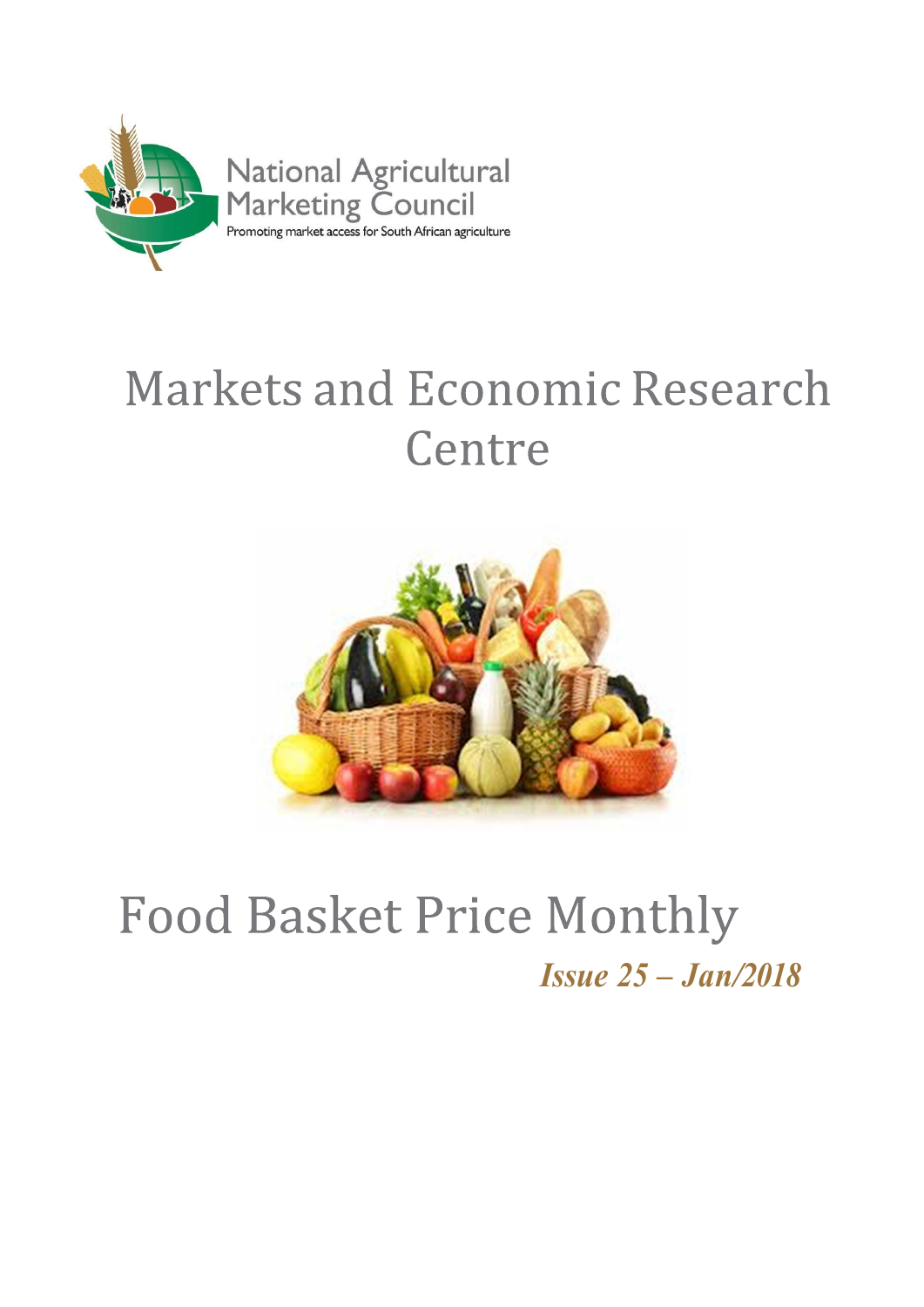## FOOD BASKET PRICE MONTHLY January 2018

The basket of food products included in this publication is derived from the latest release of the Income and Expenditure Survey (IES) of 2014/15', compiled by Statistics South Africa (Stats SA). This basket is to be representative of consumer spending on food and, as a result of the IES 2014/15 release and the CPI base year (2016=100) change, the food basket had to be altered.

In the latest price information, Stats SA introduced additional products as from January 2017, and excluded some of the pre-January 2017 products. The food basket below will now have to be recalculated using the new information, taking additional observations/products obtained to include in the new basket. As a result, annual comparisons in this publication, will not be possible in the short-term, but will indicate the monthly changes from January 2017.

The NAMC will continue to investigate and involve industry experts in finalising a new basket, based on the latest consumer behaviour. Cognisance of the above background should therefore be taken when interpreting the data.

#### **HIGHLIGHTS**

- Food inflation decelerated to 4.8% during December 2017, year-on-year (y-o-y), from 5.2% reported in November 2017.
- The overall decrease was largely driven by lower agricultural commodity prices on the back of the large 2016/17 production season harvest.
- Meat price inflation eased to 14% y-o-y, predicted to prevail as the livestock industry continue to normalize after the recent drought. Lower supply and logistical import challenges facing the poultry sector (AVI) also contributed.
- The outlook for food inflation is expected to remain relatively stable in the short term as a result of buffer stocks, normalization in the livestock industry and a recovery of the sugar belt.
- In December 2017, the cost of the NAMC's 28-item urban food basket reached R849.22 compared to the R844.08 reported in November 2017, indicating a month-on-month (m-om) increase of 0.61%.

### 1. Introduction

The NAMC monitors food prices at the retail level and releases regular authoritative reports. The Department of Agriculture, Forestry and Fisheries (DAFF) established the Food Price Monitoring Committee (FPMC) at the NAMC to track and report on food price trends in South Africa and also to provide explanations on the observed trends and advise the department on any possible action that could be taken when national and household food security is threatened. The FPMC was established after the high food price episode of 2000/01 season. The functions of the FPMC were assumed by the NAMC after the FPMC completed its work in August 2004. The NAMC issues four quarterly Food Price Monitoring Reports annually and, since 2005, also publishes an annual Food Cost Review, which documents the margins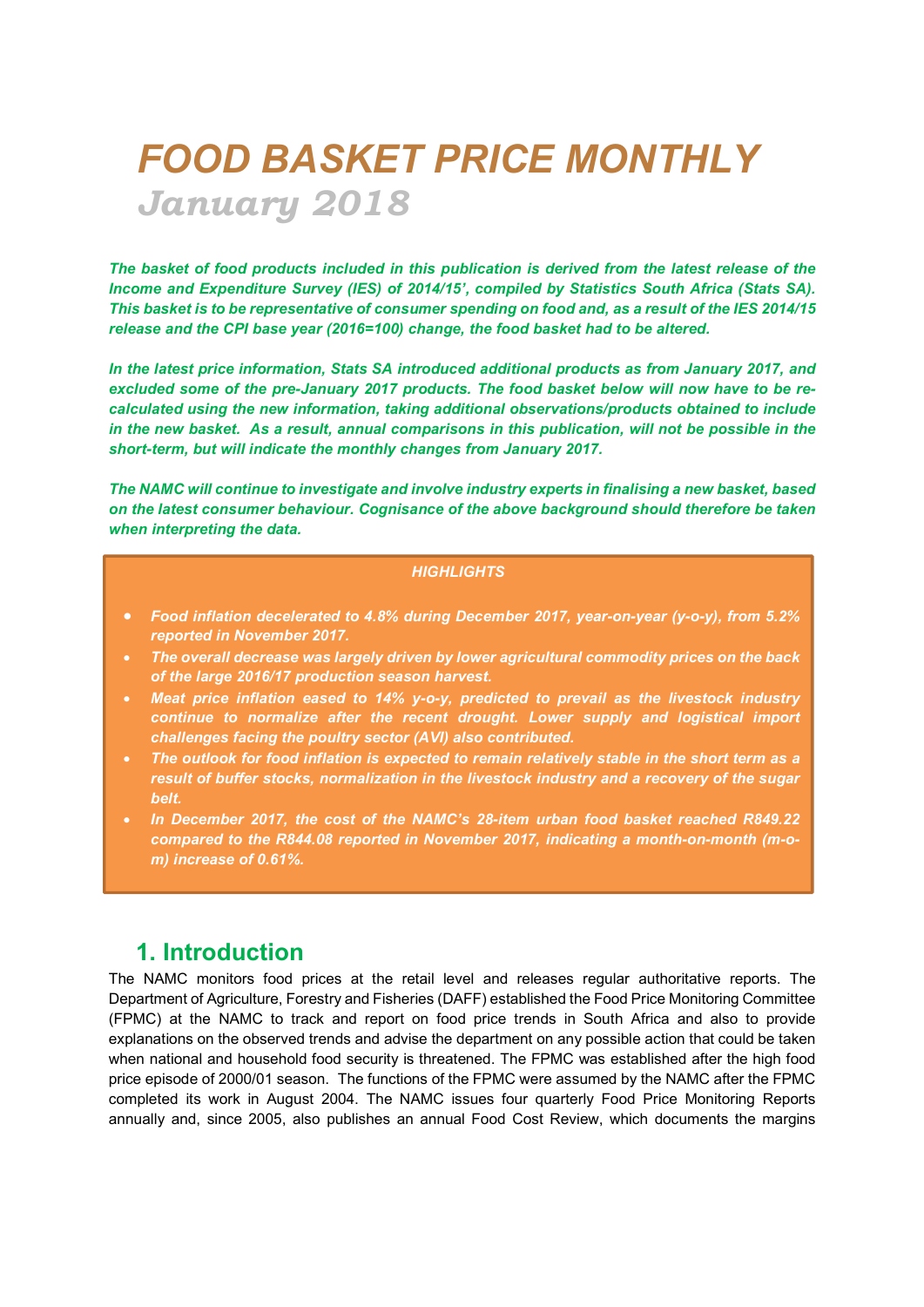between farm prices and retail prices of the major food products, amongst other topics. In 2015, the NAMC began releasing a quarterly Farm-to-Retail-Price-Spread (FTRPS) publication, which seeks to provide more insight into the factors driving commodity and food price margins. This publication, the Food Basket Price Monthly Report, is a result of recent discussions with industry, and the need to keep watch on the movements of food prices on a more regular basis.

## 2. Overall inflation and food inflation

The December 2017 Consumer Price Index (CPI) released by Statistics South Africa (Stats SA) indicated that the headline CPI and the food and non-alcoholic beverage price indices reached 4.7% and 4.8%, respectively, compared to the 4.6% and 5.2% reported in November 2017. Figure 1 show the trends in the headline CPI and food and non-alcoholic beverage inflation rates on a monthly basis, from January 2012 to December 2017.



Figure 1: Headline CPI and food and non-alcoholic beverage CPI Source: Stats SA, 2018

## 3. Comparison between urban and rural prices: December 2017

Table 1 compares prices of selected food items in rural and urban areas for December 2017. The food items which showed the largest price differences between urban and rural areas in December 2017 were: sunflower oil 750mℓ at a difference of R4.30, Ceylon/black tea 62.5g at R1.80 difference and a loaf of brown bread 700g at a difference of R0.55. This indicates that urban consumers paid more for some of these food items than their rural counterparts. In other cases, however, rural consumers paid more for certain products (e.g. white sugar 2.5kg, peanut butter 400g and special maize meal 2.5kg), than their urban counterparts.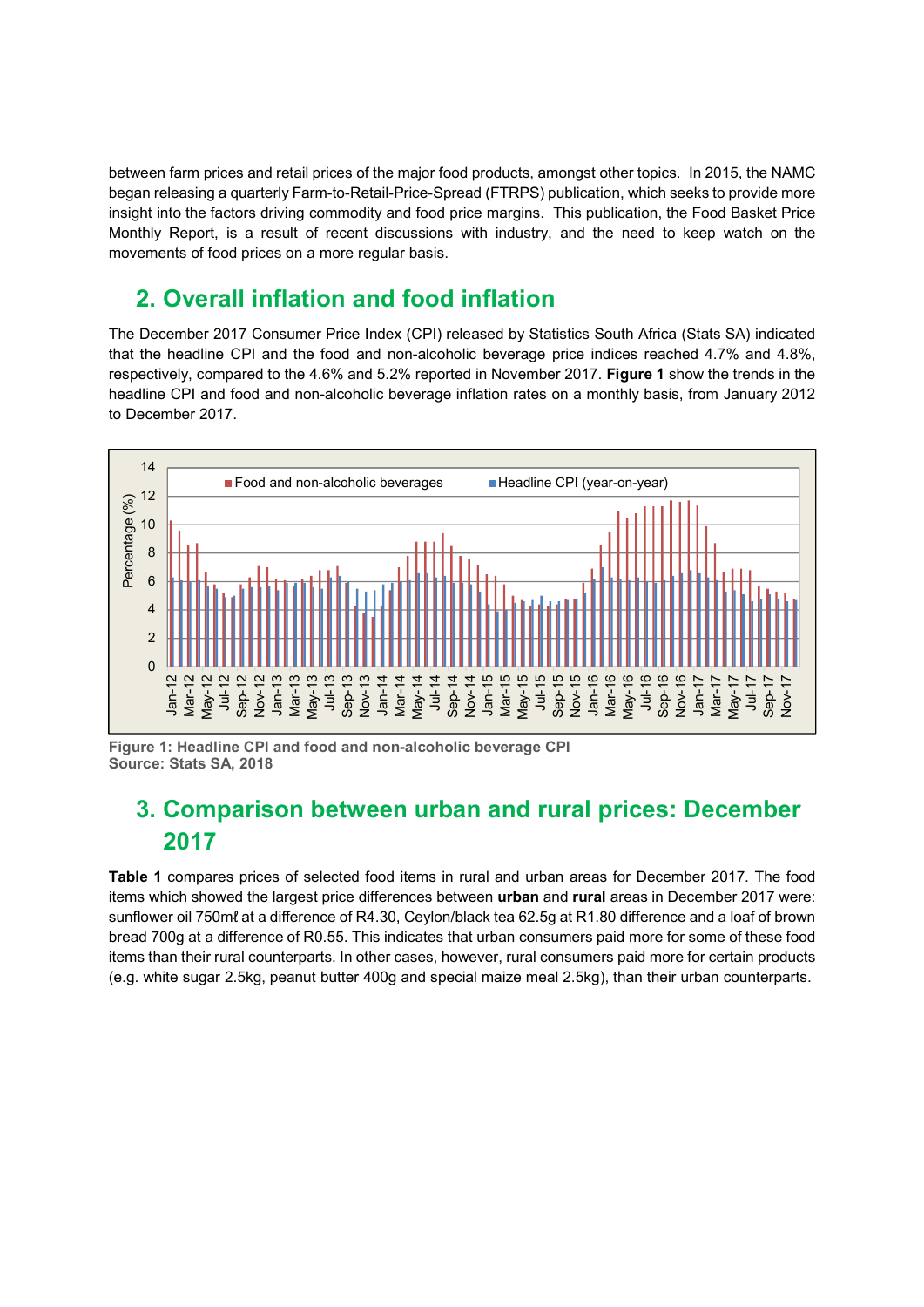| <b>Product</b>                      | <b>Rural Food Prices</b><br>December 2017 | <b>Urban Food Prices</b><br>December 2017 | <b>Price difference</b><br>(R/unit) |
|-------------------------------------|-------------------------------------------|-------------------------------------------|-------------------------------------|
| Full cream milk – long life $1\ell$ | 14.70                                     | 14.01                                     | $-0.69$                             |
| Loaf of brown bread 700g            | 11.44                                     | 11.99                                     | 0.55                                |
| Loaf of white bread 700g            | 12.53                                     | 12.91                                     | 0.38                                |
| Special maize 2.5 kg                | 20.76                                     | 19.46                                     | $-1.30$                             |
| Super maize 2.5 kg                  | 23.61                                     | 22.65                                     | $-0.96$                             |
| Margarine spread 500g               | 27.85                                     | 27.90                                     | 0.05                                |
| Peanut butter 400g                  | 29.54                                     | 27.88                                     | $-1.66$                             |
| Rice 2kg                            | 24.47                                     | 24.52                                     | 0.05                                |
| Sunflower oil 750ml                 | 17.76                                     | 22.06                                     | 4.30                                |
| Ceylon/black tea 62.5g              | 12.54                                     | 14.34                                     | 1.80                                |
| White sugar 2.5kg                   | 40.49                                     | 37.09                                     | $-3.40$                             |
| Average                             |                                           |                                           | $-0.08$                             |

Table 1: Comparison between urban and rural food prices (selected food items)

Source: Stats SA, 2017

### 4. The NAMC food basket

This section is based on the cost of a basic 28-item NAMC food basket, based on average food price data for the period December 2017 vs. December 2016. Composition of the current food basket (as revised in 2017 is as follows: apples (per kg), baked beans – tinned (410g), bananas fresh (per kg), beans – dried (500g), beef mince fresh (per kg), beef offal fresh (per kg), cabbage (per kg), Ceylon/black tea (250g), cheddar cheese (per kg), chicken giblets per kg, eggs (1.5 dozen), fish (excl. tuna) - tinned (400g), full cream milk - long life (1ℓ), instant coffee (250g), IQF chicken portions (2kg), loaf of brown bread (700g), loaf of white bread (700g), margarine brick (500g), onions fresh (per kg), oranges (per kg), peanut butter (400g), polony (per kg), potatoes fresh (per kg), rice (2kg), sugar white (2.5kg), sunflower oil (750mℓ), super maize meal (5kg) and tomatoes fresh (per kg).

In December 2017, the cost of this 28-item NAMC urban food basket was R849.22 compared to the R844.08 reported in November 2017, indicating a month-on-month increase of 0.61%. Due to the inclusion of additional products in the new CPI basket (dried beans, 2kg frozen chicken, beef offal and chicken offal) (with no observations for these new products prior to January 2017), no annual comparison can be made for the current basket with December 2016.

The 28-item NAMC food basket products highlighted in Table 2 whose annual inflation rates exceed the South African Reserve Bank's (SARB) inflation upper band of 6%, include the following: Ceylon/black tea 250g (8.3%), eggs 1.5 dozen (22.2%), cheddar cheese per kg (7.4%), apples – fresh per kg (6.5%), beef mince – fresh per kg (11%), cabbage – fresh per kg (42.6%), and onions – fresh per kg (14%).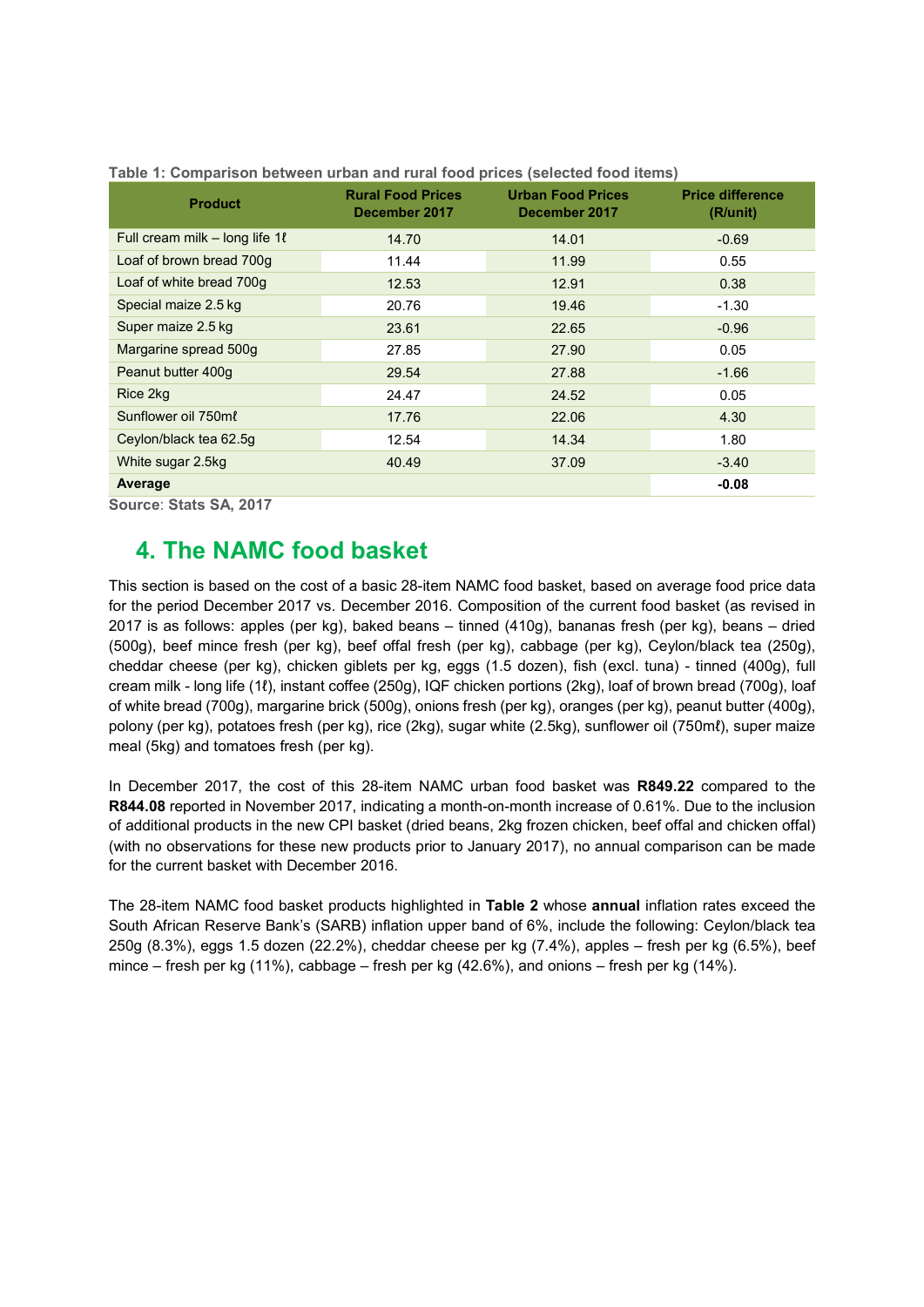| <b>Category</b>            | <b>Product</b>                  | <b>Dec-16</b>            | <b>Nov-17</b> | <b>Dec-17</b> | %<br>change         | $\%$<br>change |
|----------------------------|---------------------------------|--------------------------|---------------|---------------|---------------------|----------------|
|                            |                                 |                          |               |               | $y$ -o-y            | $m$ -o-m       |
| <b>Beans</b>               | Baked beans - tinned 410g       | 9.26                     | 9.59          | 9.63          | 4.0%                | 0.4%           |
| Beans                      | Beans - dried 500g              | 18.80                    | 19.40         | 19.31         | 2.7%                | $-0.5%$        |
| <b>Beans</b>               | Peanut butter 400g              | 27.33                    | 27.48         | 27.88         | 2.0%                | 1.5%           |
| Coffee, Tea                | Instant coffee 250g             | 34.79                    | 35.75         | 36.10         | 3.8%                | 1.0%           |
| Coffee, Tea                | Ceylon/black tea 250g           | 29.51                    | 33.08         | 31.96         | 8.3%                | $-3.4%$        |
| Dairy, Eggs                | Full cream milk - long life 1   | 13.94                    | 14.00         | 14.01         | 0.5%                | 0.1%           |
| Dairy, Eggs                | Eggs 1.5 dozen                  | 36.36                    | 42.65         | 44.45         | 22.2%               | 4.2%           |
| Dairy, Eggs                | Cheddar cheese per kg           | 99.05                    | 106.72        | 106.37        | 7.4%                | $-0.3%$        |
| Fats, Oils                 | Brick margarine 500g            | 21.86                    | 21.69         | 22.38         | 2.4%                | 3.2%           |
| Fats, Oils                 | Sunflower oil 750ml             | 22.51                    | 22.24         | 22.06         | $-2.0%$             | $-0.8%$        |
| Fruit                      | Apples - fresh per kg           | 17.93                    | 18.83         | 19.10         | 6.5%                | 1.4%           |
| Fruit                      | Bananas - fresh per kg          | 16.10                    | 14.38         | 14.87         | $-7.6%$             | 3.4%           |
| Fruit                      | Oranges - fresh per kg          | 18.71                    | 14.86         | 15.91         | $-15.0%$            | 7.1%           |
| Protein                    | Beef mince - fresh per kg       | 71.03                    | 79.50         | 78.82         | 11.0%               | $-0.9%$        |
| Protein                    | Beef offal - fresh per kg       |                          | 42.52         | 42.77         | N/A until<br>Feb'18 | 0.6%           |
| Protein                    | Chicken giblets per kg          |                          | 34.59         | 35.77         | N/A until<br>Feb'18 | 3.4%           |
| Protein                    | IQF chicken portions - 2kg      | $\overline{\phantom{a}}$ | 65.62         | 67.08         | N/A until<br>Feb'18 | 2.2%           |
| Protein                    | Fish (excl. tuna) - tinned 400g | 17.75                    | 17.27         | 17.23         | $-2.9\%$            | $-0.2%$        |
| Protein                    | Polony per kg                   | 41.80                    | 41.29         | 42.15         | 0.8%                | 2.1%           |
| <b>Bread &amp; Cereals</b> | Loaf of brown bread 700g        | 12.28                    | 11.87         | 11.99         | $-2.4%$             | 1.0%           |
| <b>Bread &amp; Cereals</b> | Loaf of white bread 700g        | 13.60                    | 12.92         | 12.91         | $-5.1%$             | $-0.1%$        |
| <b>Bread &amp; Cereals</b> | Super maize meal 5kg            | 52.87                    | 38.36         | 40.57         | -23.3%              | 5.8%           |
| <b>Bread &amp; Cereals</b> | Rice 2kg                        | 25.54                    | 25.49         | 24.52         | $-4.0%$             | $-3.8%$        |
| Vegetables                 | Cabbage - fresh per kg          | 9.09                     | 12.99         | 12.96         | 42.6%               | $-0.2%$        |
| Vegetables                 | Onions - fresh per kg           | 11.43                    | 13.69         | 13.03         | 14.0%               | $-4.8%$        |
| Vegetables                 | Potatoes - fresh per kg         | 12.14                    | 11.79         | 11.82         | $-2.6%$             | 0.3%           |
| Vegetables                 | Tomatoes - fresh per kg         | 17.93                    | 17.21         | 16.48         | $-8.1%$             | $-4.2%$        |
| Sugary foods               | White sugar 2.5kg               | 36.75                    | 38.30         | 37.09         | 0.9%                | $-3.2%$        |
| <b>Basket</b>              | <b>Total Rand Value</b>         |                          | 844.08        | 849.22        |                     | 0.61%          |

#### Table 2: Percentage change in a basic NAMC food basket (28 item) prices

Source: Stats SA and BFAP, 2017

Table 3 below monitors three additional protein cuts that were either part of the previous CPI food basket (pre-January 2017) or are newly included products in the CPI basket (post-January 2017).